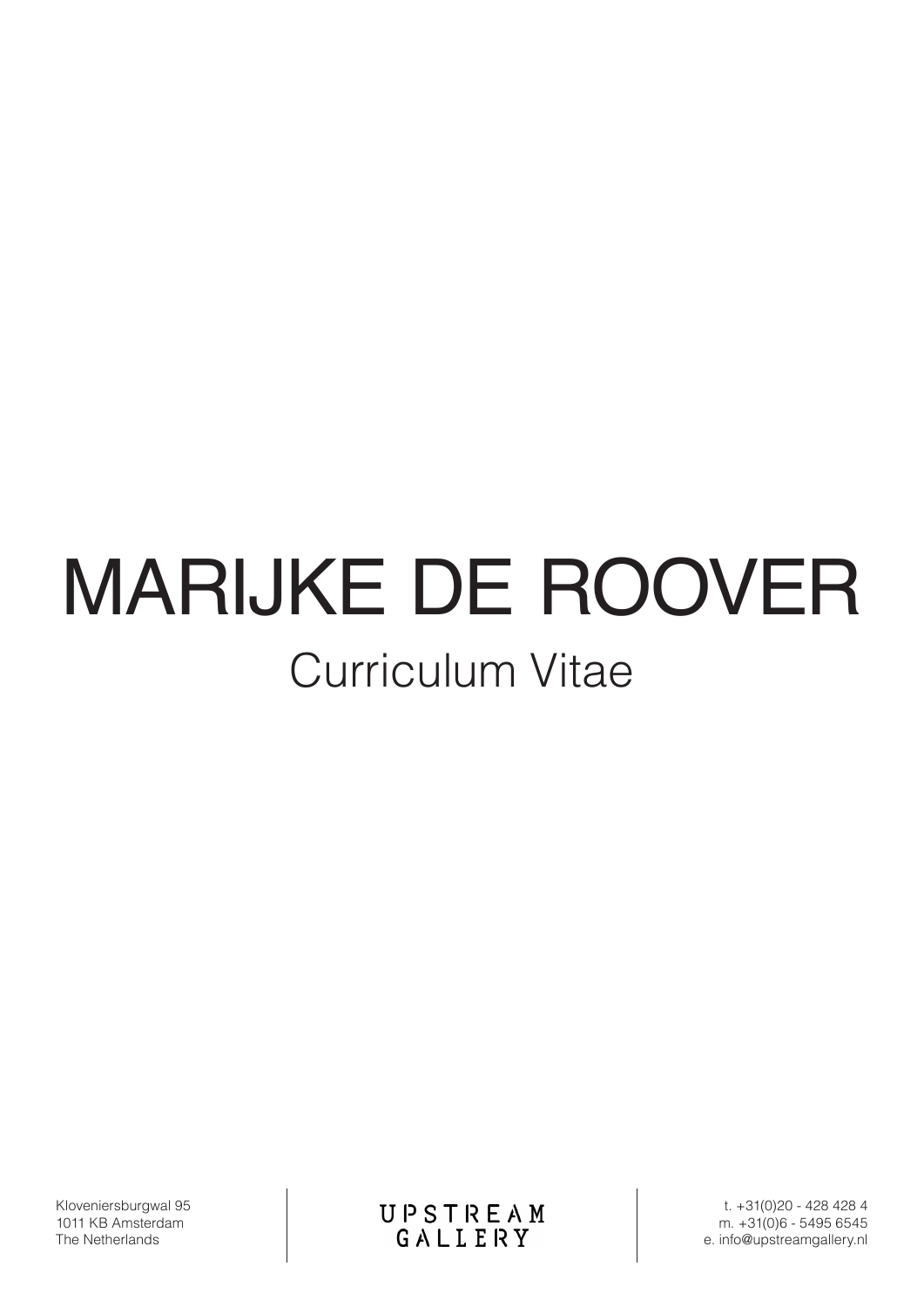| Name:             | Marijke de Roover |                                                                     |
|-------------------|-------------------|---------------------------------------------------------------------|
| Date of Birth:    | 1990, Belgium     |                                                                     |
| Residence:        | Ghent, Belgium    |                                                                     |
| <b>Education:</b> |                   | 2011 - 2013 Master of Fine Arts, School of Arts, KASK, Ghent (BE)   |
|                   | 2011              | Visual Design, BIDAI, Kanazawa (JP)                                 |
|                   |                   | 2008 - 2011 Bachelor of Fine Arts, School of Arts, KASK, Ghent (BE) |

#### **RESIDENCIES**

- 2020 Cité internationale des arts, Paris (FR)
- 2017 2018 HISK, Higher Institute for Fine Arts, Ghent (BE)
- 2012 'Political Timing Specific' Tania Bruguera, Summer Academy, Salzburg (CH)
- 2011 'Reflection on art and no-art' Mladen Stilinović, Summer Academy, Salzburg (CH)

### **SOLO EXHIBITIONS (SELECTION)**

- 2022 Do You Believe in Life After Love, Upstream Gallery Amsterdam, Netherlands (NL)
- 2021 I woke up and checked 9 different horoscopes until I found one that hurt, Arcade, Brussels (BE)
- 2020 A Realistic Portrayal of Someone Using Love as an Escapist Drug, De Pont, Tilburg (NL) I hope when this chapter is done I'll be able to say I learned something, Arcade, London (UK)
- 2016 Smoothie Conference, TTTT, Ghent (BE)
- 2015 I cried in front of literally everybody in the entire world, Scharpoord SEAS, Knokke (BE)
- 2014 #Fuckthenewsstand2014, Trampoline Gallery, Antwerp (BE) \

#### **GROUP EXHIBITIONS (SELECTION)**

- 2021 MOVE, Centre Pompidou, Paris (FR) Modern Love,Tallinn Art Hall (EE), and IMPAKT, Utrecht (NL) Taking Places, Garage, Moscow (RU) Playground Festival, Museum M, STUK, Leuven (BE) - performance Live, Laugh, Limerence, Verona (IT) Beyond the Black Box, De Brakke Grond, Amsterdam (NL) 2020 Modern Love, Museum für Neue Kunst, Freiburg (DE)
	- Call free to feel me. Best regrets, Marijke, Upstream Gallery, Amsterdam (NL) Playground Festival, Museum M, STUK, Leuven (BE) - performance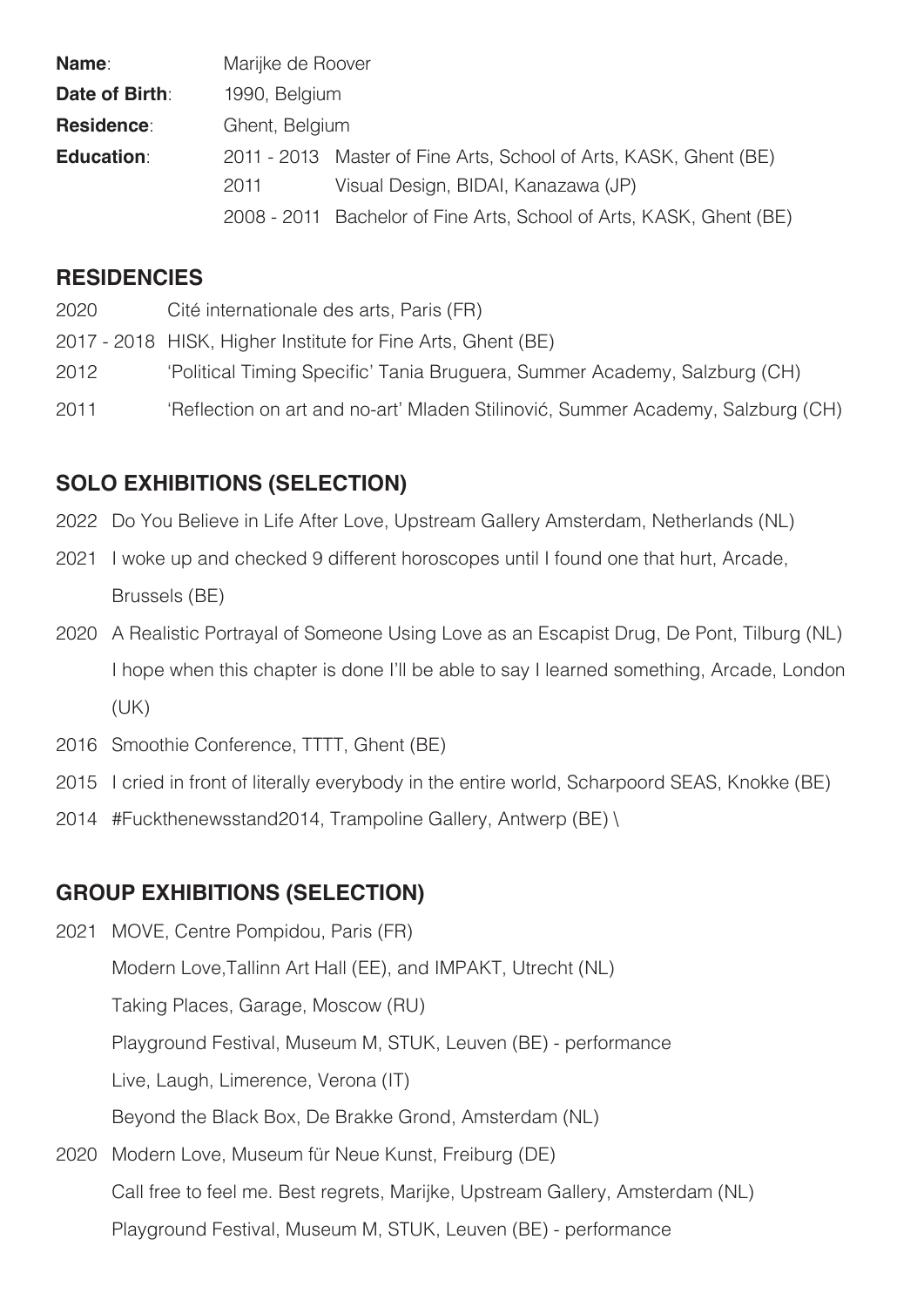Zabludowicz Collection, London (UK)

Performance Exchange, London (UK) - performance

- 2019 Emotional Labour, La Box, Bourges (FR) In De Ruimte, Ghent (BE) - performance Queer Performance Art Evening, WORM, Rotterdam (NL) - performance DRAF Evening of Performances, London (UK) - performance What if Women Ruled The World, De Garage, Rotterdam (NL) - performance If all you told was turned to gold, Galerie Charraudeau, Paris (FR) The Truth is not the Truth, Maison d'Art Bernard Anthonioz, Nogent-sur-Marne (FR) 2018 Show me tomorrow, we will go there, HISK, Ghent (BE) De Brakke Grond, Amsterdam, (NL) - performance Point Ephémere, Paris (FR) - performance Empty Your Lungs as Much as Possible and Repeat the Exercise, ARCADE, London (UK) Somewhere in Between / Contemporary Art Scenes in Europa, BOZAR, Brussels (BE) Taking Places III, UNTITLED, Moscow (RU) Soft Elements of Some Violent Tendencies, Extra City, Antwerp (BE) PAPER WORKS, Tatjana Pieters, Ghent (BE) State of Statelessness, ISELP, Brussels (BE) Rites of Exchange, ISELP, Brussels (BE) 2017 Het vlot. Kunst is (niet) eenzaam / The Raft. Art is (not) Lonely, MuZEE, Ostend (BE) Trust is not a mood, barely an emotion, ING bank Kouter, Ghent (BE) SUMMER HANG, Tatjana Pieters, Ghent (BE) Tien om te Zien, Gevaertsdreef 01, Oudenaarde (BE) 2016 Streaming Egos - Digital Identities, Goethe Institute, Dusseldorf (DE) JUMANJI, Soft Focus Institute, Ghent (BE) 2015 Office for Doubts & Desires, P [exclamation], New York (US) Canned Laughter. Humour in crisis, Geen daden maar woorden festival, Rotterdam (NL) Hamster - Hipster - Handy, Museum Angewandte Kunst, Frankfurt (DE) The Originals S1 E1, Tatjana Pieters, Ghent (BE)
- 2014 EMAF, European Media Art Festival, Osnabrück (DE) Did You Wake up Feeling Authentic Today, a Twitter Musical, Arcade, London (UK) Capita Selecta, Broelmuseum, Kortrijk (BE)